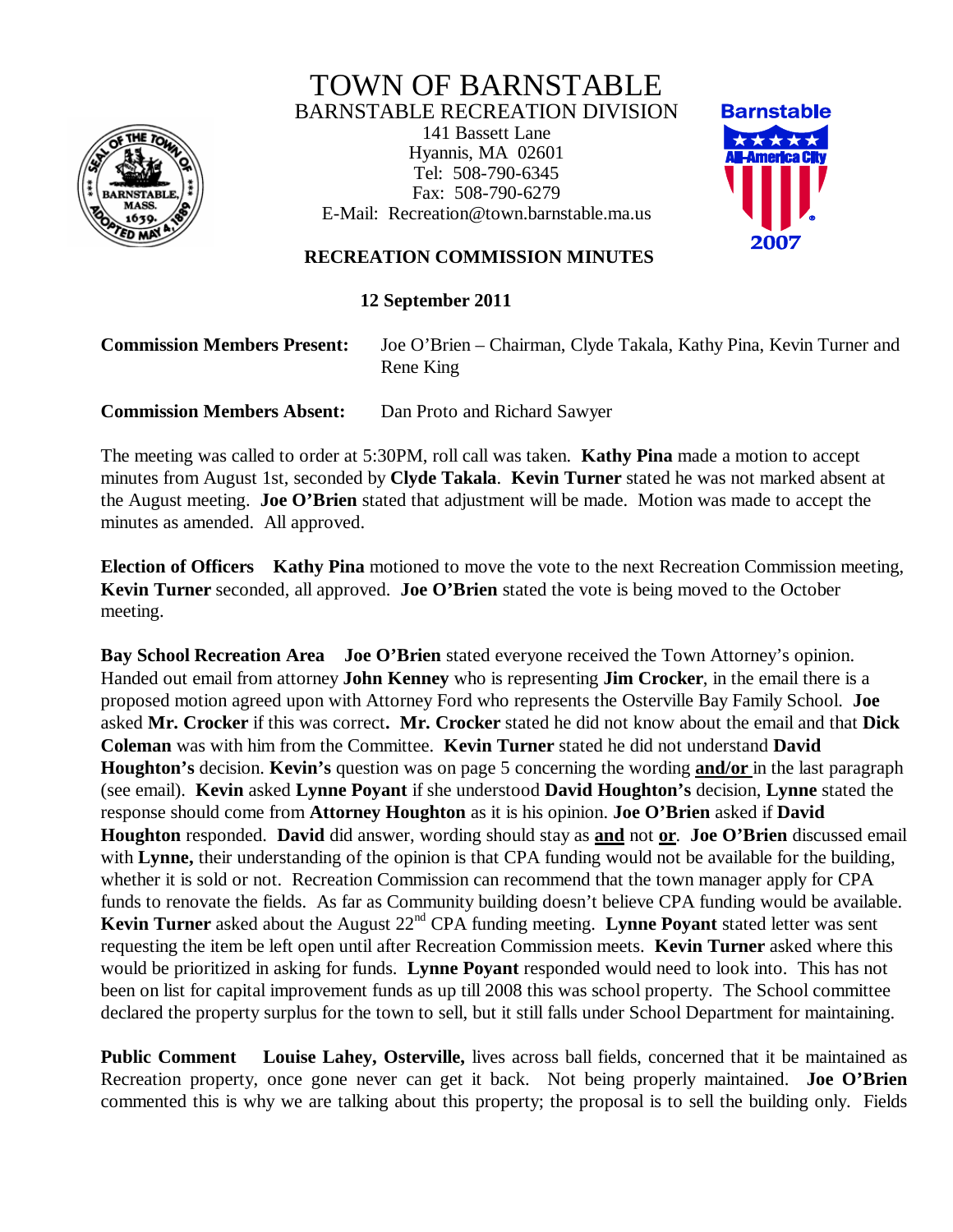stay under Town of Barnstable, with them possibly being turned over to Recreation for CPA funding for renovations.

**Sara Wyatt**, **Osterville,** did not know about meeting; if we were suppose to be informed we were not. Feels it is a very clandestine meeting. **Kathy Pina** stated at August meeting, people were informed next Recreation meeting would be second Monday in September and Commission would be voting on Bay School decision. **Lynne Poyant** asked if she received abutter's letter for the August meeting. **Sara** said yes. **Kevin Turner** stated Recreation can vote, but vote is a recommendation, Town Council makes decision.

**Michael Ford, attorney for Antonia Bellanca and the Osterville Bay Family School**, covered all the issues at the public hearing, they support the motion submitted in **Mr. Kenney's** email. **Joe O'Brien** asked if they were still looking for Recreations Commission approval on the school. **Mr. Ford** commented we never asked for that, we are continuing on with the RFP process.

**Louise Lahey** asked what is being voted on. **Kevin Turner** responded that a motion had not been made yet, when motion is made it will state what is being voted on.

**Jim Crocker** stated they do understand the email and know where we are in the process.

**Antonia Bellanca** requested the email be read into the minutes, see attached. **Joe O'Brien** stated this is an email sent to the Recreation Commission; it is not the Commission's motion.

**Joe O'Brien** stated that any motion from the Commission to the Town Manager needs to come as a request. **Kevin Turner** made motion, **Clyde Takala** seconded. **Lynne Poyant** requested motion in writing. **Joe O'Brien** concerned about wording. Town Manager has to request funding from CPA. **Kathy Pina**  asked about adding public restrooms, limitations to CPA funding. **Lynne Poyant** commented she has never heard that in any other CPA requests. Look into at a later date. **Rene King** requested modification to motion, community help to supplement funding. **Lynne Poyant** commented should include transfer of fields to Recreation Division. **Final motion**: The Barnstable Recreation Commission recommends to the Town Manager the transfer of the parcels of land of the Osterville Bay School fields including the tennis courts and outdoor basketball court be transferred to the Recreation Division to be held in perpetuity for Recreation and that the Barnstable Recreation Commission recommends the Town Manager pursue the request for Community Preservation Act funding to upgrade the fields including tennis courts and outdoor basketball court at the Osterville Bay School. Passed as amended. **Mr. Ford** asked if the motion pertained only to the fields. **Joe O'Brien** responded correct.

**Fortes Beach Update** Lynne Poyant appeared before Conservation Committee on August 9<sup>th</sup>, no guilty parties located, Recreation is responsible for the clean up, replanting and expense of the trees. Requested it be done in 4 weeks, **Lynne** asked for 6 weeks. **Rene King** asked any estimate on cost, **Lynne** responded cost is not yet known, also not covered by insurance. **Kathy Pina** asked if beach houses insured, **Lynne Poyant** said yes, maybe, but Fortes beach has no buildings on it. **Lynne** commented she will double check on insurance for other locations.

**New Business Clyde Takala** asked who enforces beach stickers in parking lots. **Lynne Poyant** responded gate attendants. **Clyde** asked when there is no gate attendant. **Lynne** stated Regulatory